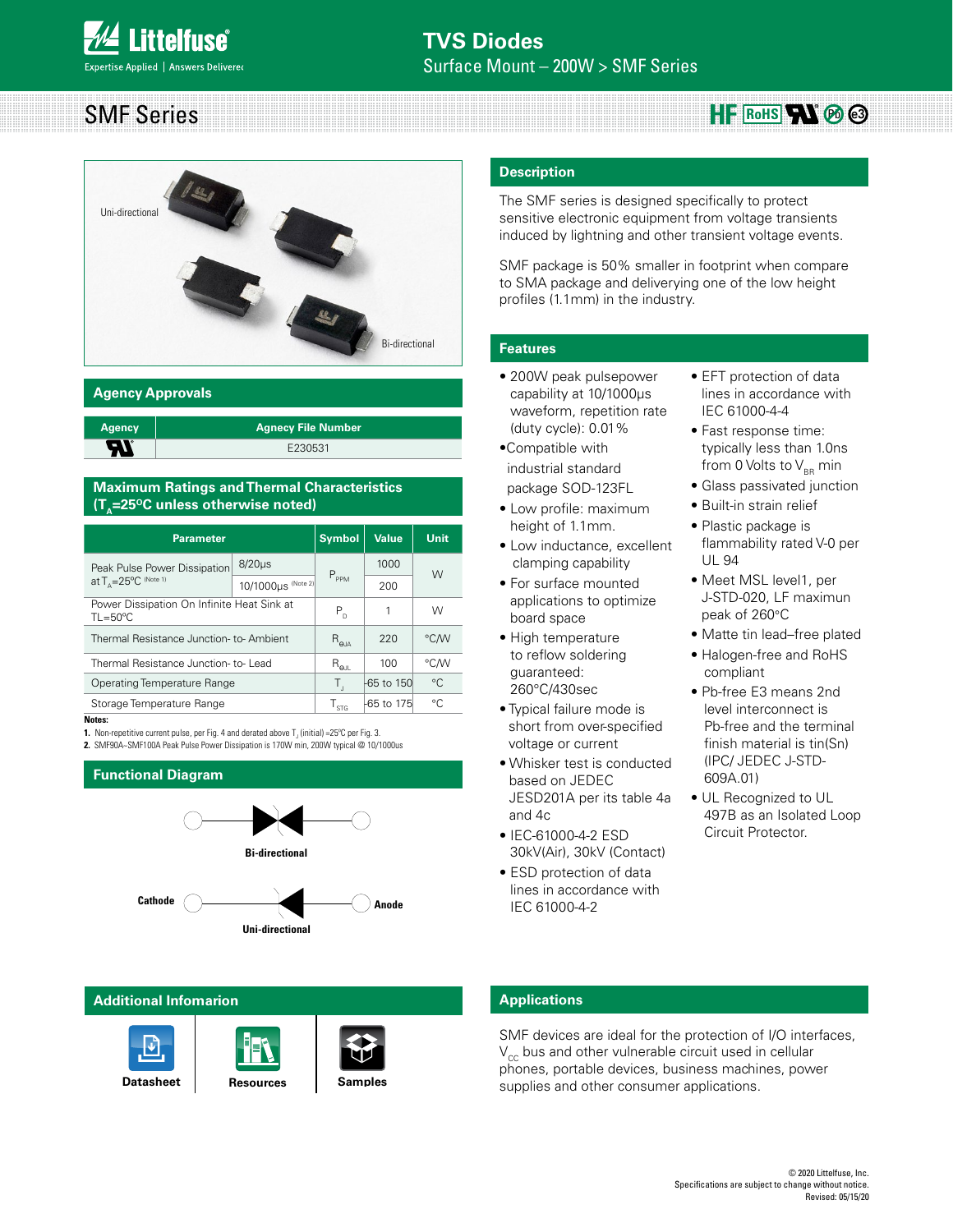# **TVS Diodes** Surface Mount – 200W > SMF Series

| Electrical Characteristics (T <sub>A</sub> =25°C unless otherwise noted) |                          |                  |                              |                |                                              |                                |                                              |                                                     |                                             |                                                                               |                               |                              |
|--------------------------------------------------------------------------|--------------------------|------------------|------------------------------|----------------|----------------------------------------------|--------------------------------|----------------------------------------------|-----------------------------------------------------|---------------------------------------------|-------------------------------------------------------------------------------|-------------------------------|------------------------------|
|                                                                          | <b>Part Number</b>       |                  | <b>Marking Code</b>          |                | <b>Breakdown Voltage VBR</b><br>(Volts) @ IT | <b>Test Current IT</b><br>(mA) | <b>Reverse Stand</b><br>off Voltage<br>VR(V) | <b>Maximum Re-</b><br>verse Leakage<br>@ VR IR (µA) | <b>Maximum Peak</b><br><b>Pulse Current</b> | <b>Maximum</b><br><b>Clamping</b><br><b>Voltage @Ipp</b><br>VC <sub>(V)</sub> | ñ                             | <b>Agency Approval</b>       |
| Uni                                                                      | Bi                       | Uni              | Bi                           | <b>MIN</b>     | <b>MAX</b>                                   |                                |                                              |                                                     | 10*1000us                                   | 10*1000us                                                                     | Uni                           | Bi                           |
| SMF5.0A                                                                  | SMF5.0CA                 | AE               | <b>HE</b>                    | 6.40           | 7.00                                         | 10                             | 5.0                                          | 400                                                 | 21.7                                        | 9.2                                                                           | X                             |                              |
| SMF6.0A                                                                  | SMF6.0CA                 | AG               | HG                           | 6.67           | 7.37                                         | 10                             | 6.0                                          | 400                                                 | 19.4                                        | 10.3                                                                          | X                             | ÷,                           |
| SMF6.5A                                                                  | SMF6.5CA                 | AK               | <b>HK</b>                    | 7.22           | 7.98                                         | 10                             | 6.5                                          | 250                                                 | 17.9                                        | 11.2                                                                          | $\times$                      | $\overline{a}$               |
| SMF7.0A                                                                  | SMF7.0CA                 | AM               | <b>HM</b>                    | 7.78           | 8.60                                         | 10                             | 7.0                                          | 100                                                 | 16.7                                        | 12.0                                                                          | Χ                             | ×,                           |
| SMF7.5A                                                                  | SMF7.5CA                 | AP               | HP                           | 8.33           | 9.21                                         | $\mathbf{1}$                   | 7.5                                          | 50                                                  | 15.5                                        | 12.9                                                                          | $\mathsf X$                   | $\sim$                       |
| SMF8.0A                                                                  | SMF8.0CA                 | AR               | HR                           | 8.89           | 9.83                                         | 1                              | 8.0                                          | 25                                                  | 14.7                                        | 13.6                                                                          | X                             |                              |
| SMF8.5A                                                                  | SMF8.5CA                 | AT               | HT                           | 9.44           | 10.40                                        | $\mathbf{1}$                   | 8.5                                          | 10                                                  | 13.9                                        | 14.4                                                                          | $\boldsymbol{\mathsf{X}}$     |                              |
| SMF9.0A                                                                  | SMF9.0CA                 | AV               | HV                           | 10.00          | 11.10                                        | 1                              | 9.0                                          | 2.5                                                 | 13.0                                        | 15.4                                                                          | X                             |                              |
| SMF10A                                                                   | SMF10CA                  | AX               | HX                           | 11.10          | 12.30                                        | $\mathbf{1}$                   | 10                                           | 2.5                                                 | 11.8                                        | 17.0                                                                          | $\mathsf X$                   |                              |
| SMF11A                                                                   | SMF11CA                  | AZ               | HZ                           | 12.20          | 13.50                                        | 1                              | 11                                           | 2.5                                                 | 11.0                                        | 18.2                                                                          | Χ                             | ٠                            |
| SMF12A                                                                   | SMF12CA                  | BE               | IE                           | 13.30          | 14.70                                        | $\mathbf{1}$                   | 12                                           | 2.5                                                 | 10.1                                        | 19.9                                                                          | $\mathsf X$                   |                              |
| SMF13A                                                                   | SMF13CA                  | BG               | IG                           | 14.40          | 15.90                                        | $\mathbf{1}$                   | 13                                           | 1.0                                                 | 9.3                                         | 21.5                                                                          | X                             | $\overline{\phantom{a}}$     |
| SMF14A                                                                   | SMF14CA                  | BK               | IK                           | 15.60          | 17.20                                        | $\mathbf{1}$                   | 14                                           | 1.0                                                 | 8.6                                         | 23.2                                                                          | X                             | ٠                            |
| SMF15A                                                                   | SMF15CA                  | BM               | IM                           | 16.70          | 18.50                                        | 1                              | 15                                           | 1.0                                                 | 8.2                                         | 24.4                                                                          | X                             |                              |
| SMF16A                                                                   | SMF16CA                  | <b>BP</b>        | IP                           | 17.80          | 19.70                                        | $\mathbf{1}$                   | 16                                           | 1.0                                                 | 7.7                                         | 26.0                                                                          | $\mathsf X$                   | $\overline{\phantom{a}}$     |
| SMF17A                                                                   | SMF17CA                  | <b>BR</b>        | <b>IR</b>                    | 18.90          | 20.90                                        | $\mathbf{1}$                   | 17                                           | 1.0                                                 | 7.2                                         | 27.6                                                                          | X                             |                              |
| SMF18A                                                                   | SMF18CA                  | <b>BT</b>        | IT                           | 20.00          | 22.10                                        | $\mathbf{1}$                   | 18                                           | 1.0                                                 | 6.8                                         | 29.2                                                                          | $\mathsf X$                   |                              |
| SMF20A                                                                   | SMF20CA                  | <b>BV</b>        | IV                           | 22.20          | 24.50                                        | 1                              | 20                                           | 1.0                                                 | 6.2                                         | 32.4                                                                          | X                             |                              |
| SMF22A                                                                   | SMF22CA                  | BX               | $\mathsf{I}\mathsf{X}$       | 24.40          | 26.90                                        | $\mathbf{1}$                   | 22                                           | 1.0                                                 | 5.6                                         | 35.5                                                                          | $\mathsf X$                   |                              |
| SMF24A                                                                   | SMF24CA                  | <b>BZ</b>        | IZ                           | 26.70          | 29.50                                        | $\mathbf{1}$                   | 24                                           | 1.0                                                 | 5.1                                         | 38.9                                                                          | X                             | ٠                            |
| SMF26A                                                                   | SMF26CA                  | <b>CE</b>        | <b>JE</b>                    | 28.90          | 31.90                                        | $\mathbf{1}$                   | 26                                           | 1.0                                                 | 4.8                                         | 42.1                                                                          | $\mathsf X$                   |                              |
| SMF28A                                                                   | SMF28CA                  | CG               | JG                           | 31.10          | 34.40                                        | $\mathbf{1}$                   | 28                                           | 1.0                                                 | 4.4                                         | 45.4                                                                          | X                             | ÷,                           |
| SMF30A                                                                   | SMF30CA                  | ${\sf C}{\sf K}$ | JK                           | 33.30          | 36.80                                        | $\mathbf{1}$                   | 30                                           | 1.0                                                 | 4.1                                         | 48.4                                                                          | X                             | $\overline{\phantom{a}}$     |
| SMF33A                                                                   | SMF33CA                  | <b>CM</b>        | <b>JM</b>                    | 36.70          | 40.60                                        | $\mathbf{1}$                   | 33                                           | 1.0                                                 | 3.8                                         | 53.3                                                                          | Χ                             |                              |
| SMF36A                                                                   | SMF36CA                  | <b>CP</b>        | JP                           | 40.00          | 44.20                                        | $\mathbf{1}$                   | 36                                           | 1.0                                                 | 3.4                                         | 58.1                                                                          | $\mathsf X$                   | $\sim$                       |
| SMF40A                                                                   | SMF40CA                  | CR               | <b>JR</b>                    | 44.40          | 49.10                                        | $\mathbf{1}$                   | 40                                           | 1.0                                                 | 3.1                                         | 64.5                                                                          | X                             |                              |
| SMF43A                                                                   | SMF43CA                  | <b>CT</b>        | JT                           | 47.80          | 52.80                                        | $\mathbf{1}$                   | 43                                           | 1.0                                                 | 2.9                                         | 69.4                                                                          | $\boldsymbol{\times}$         |                              |
| SMF45A                                                                   | SMF45CA                  | <b>CV</b>        | JV                           | 50.00          | 55.30                                        | $\mathbf{1}$                   | 45                                           | 1.0                                                 | 2.8                                         | 72.7                                                                          | X                             |                              |
| SMF48A                                                                   | SMF48CA                  | <b>CX</b><br>CZ  | JХ                           | 53.30          | 58.90                                        | $\mathbf{1}$                   | 48                                           | 1.0                                                 | 2.6                                         | 77.4                                                                          | $\mathsf X$                   |                              |
| SMF51A                                                                   | SMF51CA                  | DE               | JΖ<br>KE                     | 56.70          | 62.70                                        | $\mathbf{1}$                   | 51                                           | 1.0                                                 | 2.4                                         | 82.4                                                                          | Χ<br>$\times$                 | $\sim$                       |
| SMF54A                                                                   | SMF54CA                  |                  |                              | 60.00          | 66.30                                        | $\mathbf{1}$                   | 54                                           | 1.0                                                 | 2.3                                         | 87.1                                                                          |                               | $\qquad \qquad \blacksquare$ |
| SMF58A                                                                   | SMF58CA                  | RG               | ΚG<br>KK                     | 64.40          | 71.20                                        | $\mathbf{1}$<br>$\mathbf{1}$   | 58<br>60                                     | 1.0<br>1.0                                          | 2.1<br>2.1                                  | 93.6<br>96.8                                                                  | $\overline{\phantom{a}}$      | $\sim$<br>$\overline{a}$     |
| SMF60A<br>SMF64A                                                         | SMF60CA                  | RK<br><b>RM</b>  | KM                           | 66.70          | 73.70                                        | 1                              | 64                                           | 1.0                                                 | 1.9                                         |                                                                               | $\overline{\phantom{a}}$<br>٠ |                              |
| SMF70A                                                                   | SMF64CA<br>SMF70CA       | <b>RP</b>        | <b>KP</b>                    | 71.10<br>77.80 | 78.60<br>86.00                               | $\mathbf{1}$                   | 70                                           | 1.0                                                 | 1.7                                         | 103.0<br>113.0                                                                | $\sim$                        | $\overline{\phantom{a}}$     |
| SMF75A                                                                   | SMF75CA                  | <b>RR</b>        | KR                           | 83.30          | 92.10                                        | $\mathbf{1}$                   | 75                                           | 1.0                                                 | 1.6                                         | 121.0                                                                         | $\overline{a}$                | ÷                            |
| SMF78A                                                                   | SMF78CA                  | RT               | КT                           | 86.70          | 95.80                                        | 1                              | 78                                           | $1.0\,$                                             | 1.6                                         | 126.0                                                                         |                               |                              |
| SMF85A                                                                   | SMF85CA                  | RV               | KV                           | 94.40          | 104.00                                       | 1                              | 85                                           | 1.0                                                 | 1.5                                         | 137.0                                                                         |                               |                              |
| SMF90A                                                                   |                          | <b>RW</b>        | $\qquad \qquad \blacksquare$ | 100.00         | 111.00                                       | $\mathbf{1}$                   | 90                                           | 1.0                                                 | 1.2                                         | 146.0                                                                         | $\frac{1}{2}$                 |                              |
| SMF100A                                                                  | $\overline{\phantom{a}}$ | RX               | $\overline{\phantom{a}}$     | 111.00         | 123.00                                       | $\mathbf{1}$                   | 100                                          | 1.0                                                 | 1.1                                         | 162.0                                                                         | $\overline{\phantom{a}}$      | $\overline{\phantom{a}}$     |
| SMF110A                                                                  | $\overline{\phantom{a}}$ | SE               | $\qquad \qquad -$            | 122.00         | 135.00                                       | $\mathbf{1}$                   | 110                                          | 1.0                                                 | 1.1                                         | 177.0                                                                         | $\overline{\phantom{a}}$      |                              |
| SMF120A                                                                  | $\overline{\phantom{m}}$ | SG               | $\frac{1}{2}$                | 133.00         | 147.00                                       | 1                              | 120                                          | 1.0                                                 | 1.0                                         | 193.0                                                                         | $\overline{\phantom{a}}$      | $\overline{\phantom{a}}$     |
| SMF130A                                                                  |                          | SK               |                              | 144.00         | 159.00                                       | $\mathbf{1}$                   | 130                                          | 1.0                                                 | 1.0                                         | 209.0                                                                         |                               |                              |
| <b>SMF150A</b>                                                           | ä,                       | <b>SM</b>        | ä,                           | 167.00         | 185.00                                       | $\mathbf{1}$                   | 150                                          | 1.0                                                 | 0.8                                         | 243.0                                                                         | ä,                            |                              |
| <b>SMF160A</b>                                                           | $\overline{\phantom{a}}$ | SP               | $\overline{\phantom{0}}$     | 178.00         | 197.00                                       | $\mathbf{1}$                   | 160                                          | 1.0                                                 | 0.8                                         | 259.0                                                                         | $\overline{\phantom{a}}$      | $\overline{\phantom{a}}$     |
| SMF170A                                                                  | $\overline{\phantom{a}}$ | SR               | $\frac{1}{2}$                | 189.00         | 209.00                                       | $\mathbf{1}$                   | 170                                          | 1.0                                                 | 0.7                                         | 275.0                                                                         | $\overline{\phantom{a}}$      |                              |
| SMF180A                                                                  | $\overline{\phantom{a}}$ | <b>ST</b>        | $\overline{\phantom{a}}$     | 201.00         | 222.00                                       | $\mathbf{1}$                   | 180                                          | 1.0                                                 | 0.7                                         | 292.0                                                                         | $\overline{\phantom{a}}$      |                              |
| SMF188A                                                                  | $\overline{\phantom{a}}$ | <b>SV</b>        | ٠                            | 209.00         | 231.00                                       | $\mathbf{1}$                   | 188                                          | 1.0                                                 | 0.7                                         | 304.0                                                                         |                               |                              |
| SMF200A                                                                  | $\overline{\phantom{a}}$ | SX               | $\overline{\phantom{a}}$     | 224.00         | 247.00                                       | $\mathbf{1}$                   | 200                                          | 1.0                                                 | 0.6                                         | 324.0                                                                         | $\overline{\phantom{a}}$      |                              |
| SMF220A                                                                  | $\overline{\phantom{a}}$ | SZ               | ۰                            | 246.00         | 272.00                                       | $\mathbf{1}$                   | 220                                          | 1.0                                                 | 0.6                                         | 356.0                                                                         | ٠                             | $\overline{\phantom{a}}$     |
| SMF250A                                                                  | $\overline{\phantom{a}}$ | TE               | $\overline{\phantom{a}}$     | 279.00         | 309.00                                       | $\mathbf{1}$                   | 250                                          | 1.0                                                 | 0.5                                         | 405.0                                                                         | $\overline{\phantom{a}}$      |                              |
|                                                                          |                          |                  |                              |                |                                              |                                |                                              |                                                     |                                             |                                                                               |                               |                              |

#### **-Notes:**

**1.**  $\mathsf{V}_{_{\mathsf{BR}}}$  measured after I<sub>T</sub> applied for 300µs, I<sub>T</sub> = square wave pulse or equivalent.

**2.** Surge current waveform per 10/1000µs exponential wave and derated per Fig.2. **3.** All terms and symbols are consistent with ANSI/IEEE C62.35.

**4.** For bidirectional type having VR of 10 volts and less, the IR limit is double.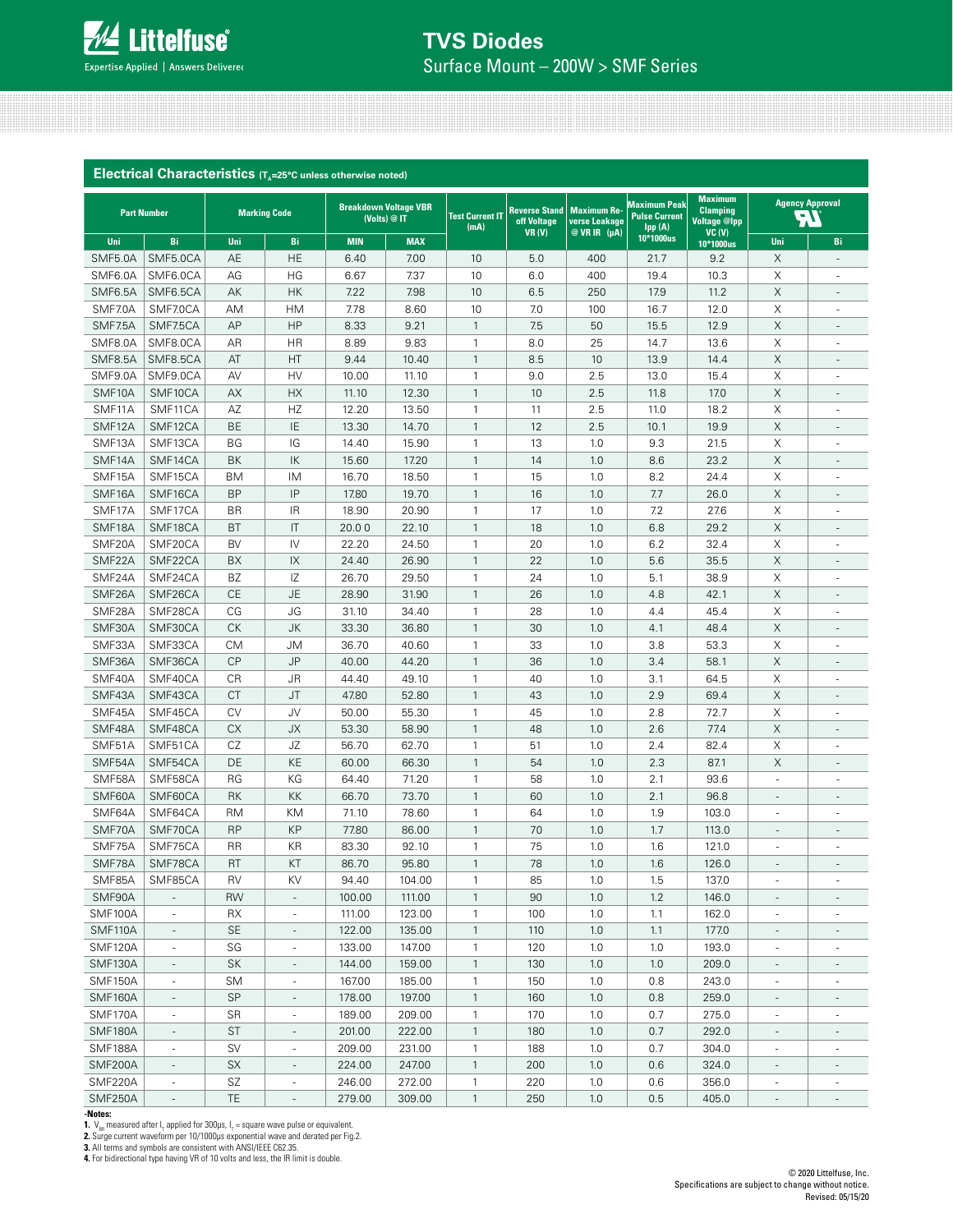------------------------------- #### **I-V Curve Characteristics**





**P<sub>PPM</sub> Peak Pulse Power Dissipation** -- Max power dissipation<br>**V<sub>-</sub> Stand-off Voltage** -- Maximum voltage that can be applied

- **V<sub>R</sub> Stand-off Voltage** -- Maximum voltage that can be applied to the TVS without operation **V<sub>BR</sub>** Breakdown Voltage -- Maximum voltage that flows though the TVS at a specified test over **Clamping Voltage** -- Peak voltag
- **Breakdown Voltage** -- Maximum voltage that flows though the TVS at a specified test current (IT)
- **Clamping Voltage** -- Peak voltage measured across the TVS at a specified Ippm (peak impulse current)
- **Reverse Leakage Current -- Current measured at VR**
- $\mathbf{I}_{\mathbf{R}}^{\mathbf{R}}$ **VF Forward Voltage Drop for Uni-directional**



### Ratings and Characteristic Curves (T<sub>A</sub>=25°C unless otherwise noted)

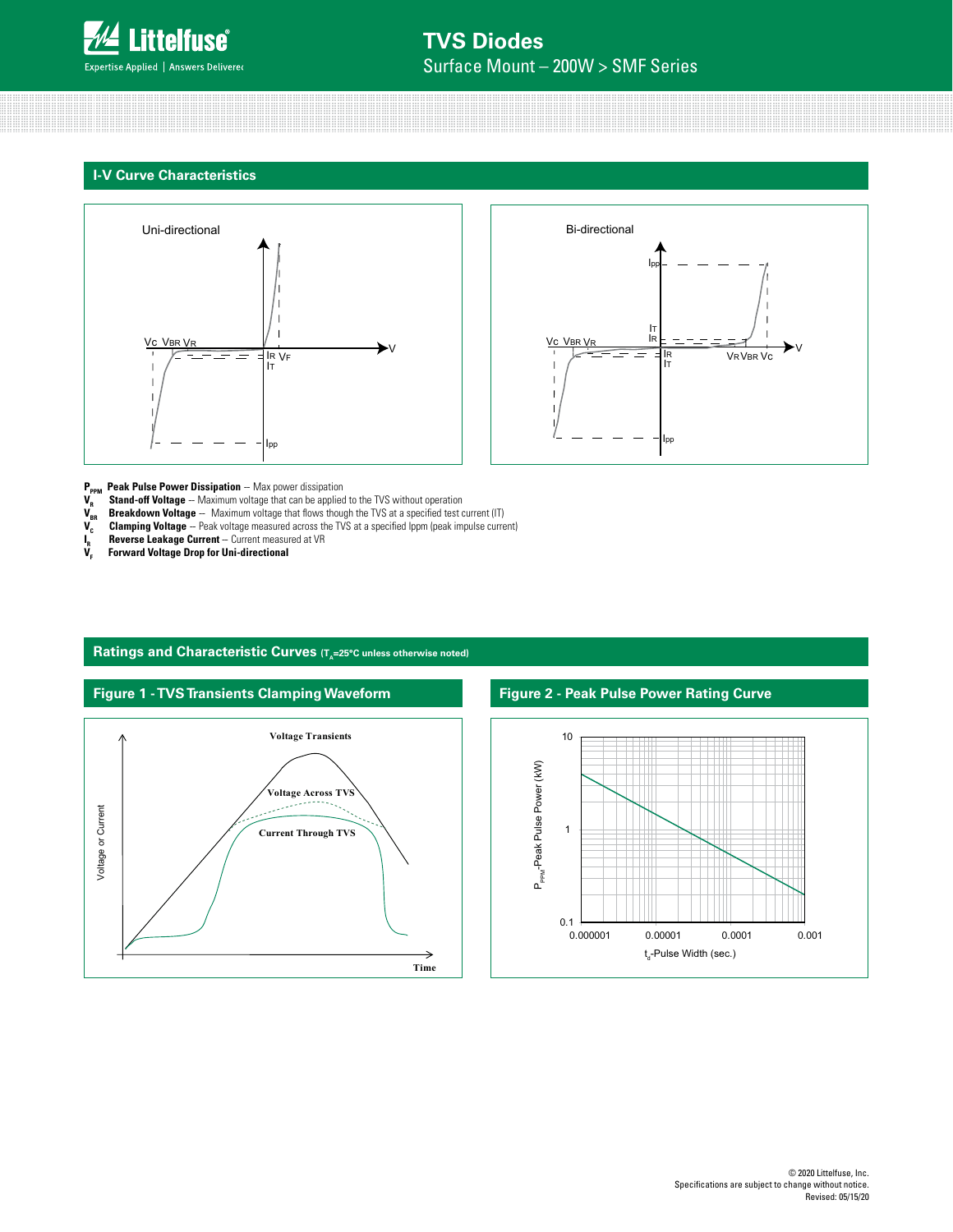

**Ratings and Characteristic Curves (T<sub>A</sub>=25°C unless otherwise noted) (Continued)** 



#### **Figure 5 - Forward Voltage**



**Figure 7 - Peak Forward Voltage Drop vs. Peak Forward Current**





### **Figure 6 - Typical Junction Capacitance**



#### **Figure 8 - Maximum Non-Repetitive Forward Surge Current Uni-Directional Only**



© 2020 Littelfuse, Inc. Specifications are subject to change without notice. Revised: 05/15/20

**Figure 4 - Pulse Waveform - 10/1000µS**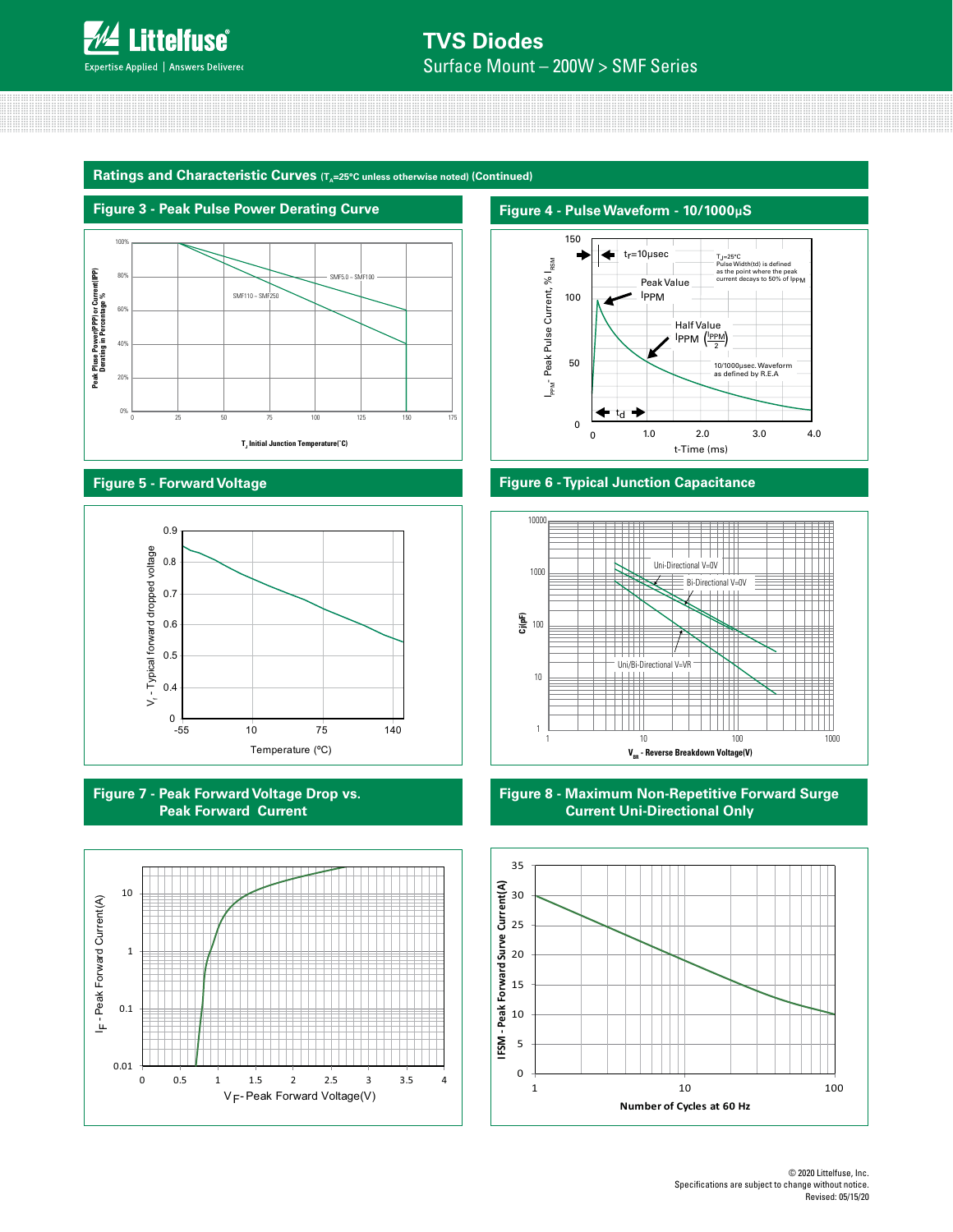#### **Soldering Parameters**

| <b>Reflow Condition</b>                          | Lead-free assembly                       |                    |  |
|--------------------------------------------------|------------------------------------------|--------------------|--|
| <b>Pre Heat</b>                                  | - Temperature Min $(T_{s(min)})$         | $150^{\circ}$ C    |  |
|                                                  | - Temperature Max (T <sub>s(max)</sub> ) | $200^{\circ}$ C    |  |
|                                                  | -Time (min to max) $(t_*)$               | $60 - 120$ secs    |  |
| Average ramp up rate (Liquidus Temp (T,) to peak | 3°C/second max                           |                    |  |
| $T_{\text{S(max)}}$ to $T_{L}$ - Ramp-up Rate    | 3°C/second max                           |                    |  |
| <b>Reflow</b>                                    | - Temperature (T,) (Liquidus)            | $217^{\circ}$ C    |  |
|                                                  | -Time (min to max) $(ti)$                | $60 - 150$ seconds |  |
| Peak Temperature (T <sub>n</sub> )               | $260+0/5$ °C                             |                    |  |
| Time within 5°C of actual peak Temperature (t)   | 30 Seconds Max                           |                    |  |
| <b>Ramp-down Rate</b>                            | 6°C/second Max                           |                    |  |
| Time 25°C to peak Temperature (T <sub>a</sub> )  | 8 minutes Max.                           |                    |  |
| Do not exceed                                    | $260^{\circ}$ C                          |                    |  |



#### **Environmental Specifications**

| <b>High Temp. Storage</b>  | JESD22-A103              |
|----------------------------|--------------------------|
| <b>HTRB</b>                | JESD22-A108              |
| <b>Temperature Cycling</b> | JESD22-A104              |
| <b>MSL</b>                 | JEDEC-J-STD-020, Level 1 |
| H3TRB                      | JESD22-A101              |
| <b>RSH</b>                 | JESD22-A111              |

## **Physical Specifications**

| Case            | SOD-123FL plastic over glass passivated junction   |
|-----------------|----------------------------------------------------|
| <b>Polarity</b> | Color band denotes cathode except bipolar          |
| <b>Terminal</b> | Matte tin-plated leads, solderable per JESD22-B102 |

# **Dimensions** - SOD-123FL Package





Mounting Pad Layout



| <b>Dimensions</b> |                                     |            | <b>Millimeters</b> | <b>Inches</b> |            |
|-------------------|-------------------------------------|------------|--------------------|---------------|------------|
|                   |                                     | <b>Min</b> | <b>Max</b>         | Min           | <b>Max</b> |
|                   | $SMF5.0A \sim SMF100A$              | 2.50       | 2.90               | 0.0984        | 0.1142     |
| A                 | SMF110A~SMF250A<br>SMF5.0CA~SMF85CA | 2.90       | 3.10               | 0.1142        | 0.1220     |
|                   | в                                   | 3.40       | 3.90               | 0.1339        | 0.1535     |
|                   | C                                   | 0.70       | 1.20               | 0.0275        | 0.0472     |
|                   | D                                   | 1.50       | 2.00               | 0.0591        | 0.0787     |
|                   | E                                   | 0.35       | 0.90               | 0.0138        | 0.0354     |
|                   | F                                   | 0.05       | 0.26               | 0.0020        | 0.0102     |
| G                 |                                     | 0.00       | 0.10               | 0.000         | 0.0039     |
|                   | SMF5.0A~SMF100A                     | 0.95       | 1.10               | 0.0374        | 0.0433     |
| н                 | SMF110A~SMF250A<br>SMF5.0CA~SMF85CA | 0.90       | 1.08               | 0.0354        | 0.0425     |